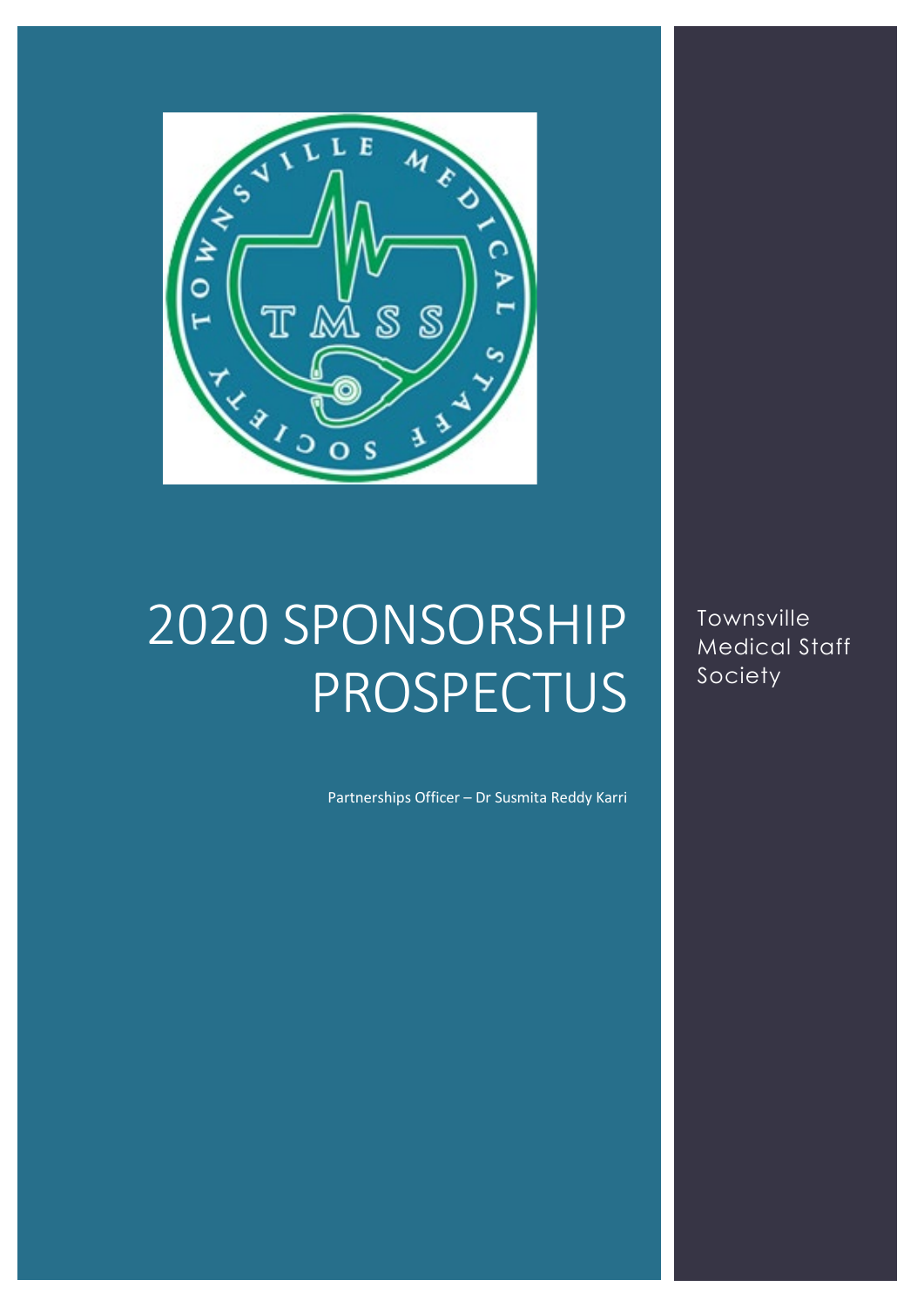### About the Townsville Medical Staff Society

TMSS is the one and only staff association for doctors at Townsville hospital. Our membership includes all medical staff from Consultants, rotating Registrars, residents and interns to department directors and hospital executive. We have a strong relationship with JCU clinical school and excellent attendance from JCU 6<sup>th</sup> year students at our academic events. We run a combination of events throughout the year which are all detailed throughout this document. This year we are focusing on wellbeing of doctors, growing our social media following and strengthening our advocacy portfolio.

#### From the President

We expect the course of this year to be different compared to our previous years due to Coronavirus pandemic outbreak. TMSS will continue to support our staff in this critical time and strive to ensure the wellbeing of our staff and continue to provide educational opportunities through various platforms. We have planned to go ahead with our community event such as morning teas however, we will be postponing our social events to second half of 2020 or as appropriate. We have a fantastic and enthusiastic TMSS team for 2020 and are hoping to bring amazing events.

Our goals for 2020 include;

- Hosting a spectacular annual ball in October/ November 2020 (TBC)
- Providing the consistent, quality educational events we have in past years plus adding some new clinical skills workshops
- Strengthening our advocacy portfolio including report back on progress to members
- Continuing to serve our members best interests and create an excellent work environment and culture for Townsville medical staff.

I look forward to working with you, our partners, on reaching these goals and bringing our members attention to how your companies support doctors.

Yours sincerely,

 $1992$ 

Vibooshini Ganeshalingam TMSS President 2020

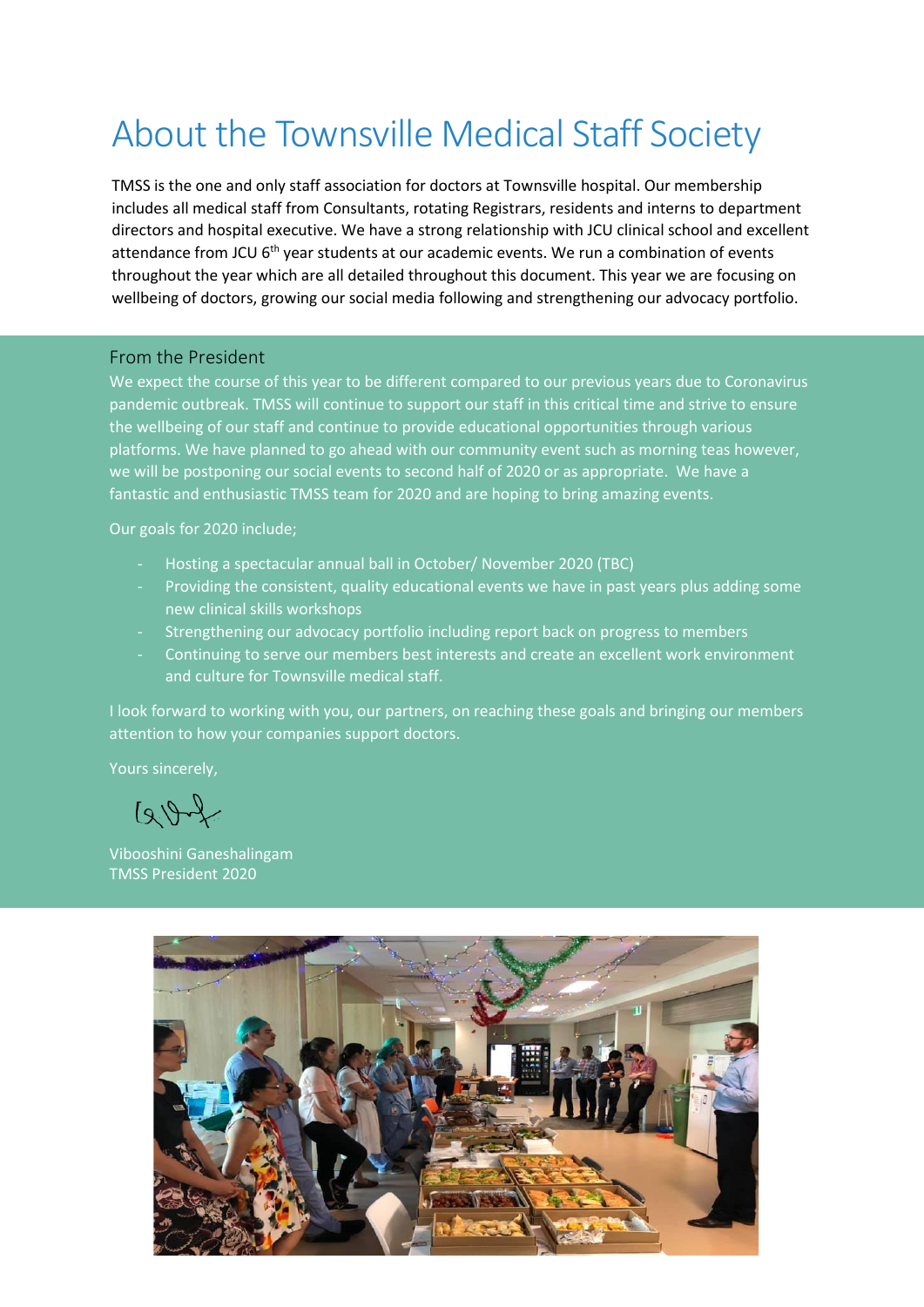## SOCIAL EVENTS

#### TMSS Annual Ball

The ball is the key social event on the hospital calendar with great attendance between 150 to 200 medical staff. This includes a wide range, from junior to senior staff from multiple departments within the hospital, often with individual departments forming whole tables to accommodate their teams. The 2019 Annual Ball was held on the 24<sup>th</sup> August at The Ville. A formal, Black Tie event with a sit down 3 course meal, this is the highlight social event for doctors to dress up and relax amongst colleagues on a gorgeous, Townsville evening.





| <b>Package</b>    | <b>Offer</b>                                                                       | <b>Cost</b> |
|-------------------|------------------------------------------------------------------------------------|-------------|
| <b>Bronze</b>     | Small logo on poster (lower border)                                                | \$800       |
|                   | Small logo on run sheet and menu                                                   |             |
|                   | One item to be displayed/available in Mt Stuart Room                               |             |
|                   | One Ticket Included                                                                |             |
| <b>Silver</b>     | Large logo in lower border of poster, run sheet and menu                           | \$1000      |
|                   | One item to be displayed/available in Mt Stuart Room                               |             |
|                   | One ticket included                                                                |             |
|                   | One sponsored post on FaceBook Ball Event page                                     |             |
| Gold              | Central logo location on poster as Primary Partner                                 | \$2000      |
|                   | <b>Two Tickets</b>                                                                 |             |
|                   | Logo on all programs, menus and seating plan                                       |             |
|                   | Logo on photo booth print out                                                      |             |
|                   | Lunch in the Mt Stuart room in the week preceeding or following the ball to access |             |
|                   | staff who may not be attending the ball (to be catered for by partner)             |             |
|                   | One sponsored post on FaceBook Ball Event page                                     |             |
| Platinum          | Gold plust:                                                                        | \$3500      |
|                   | Banner display at entry                                                            |             |
|                   | Email sent from you to our members one week prior to ball with promotional         |             |
|                   | material                                                                           |             |
|                   | Logo on TMSS Website and link to Partners website                                  |             |
|                   | Two sponsored post on FaceBook Ball Event page                                     |             |
| <b>Additional</b> |                                                                                    | \$1500      |
| opportunity       | Your logo on all professional photographs taken at the ball, including opportunity |             |
| →                 | to upload to your organisations FaceBook page should you desire                    |             |
| Photography       |                                                                                    |             |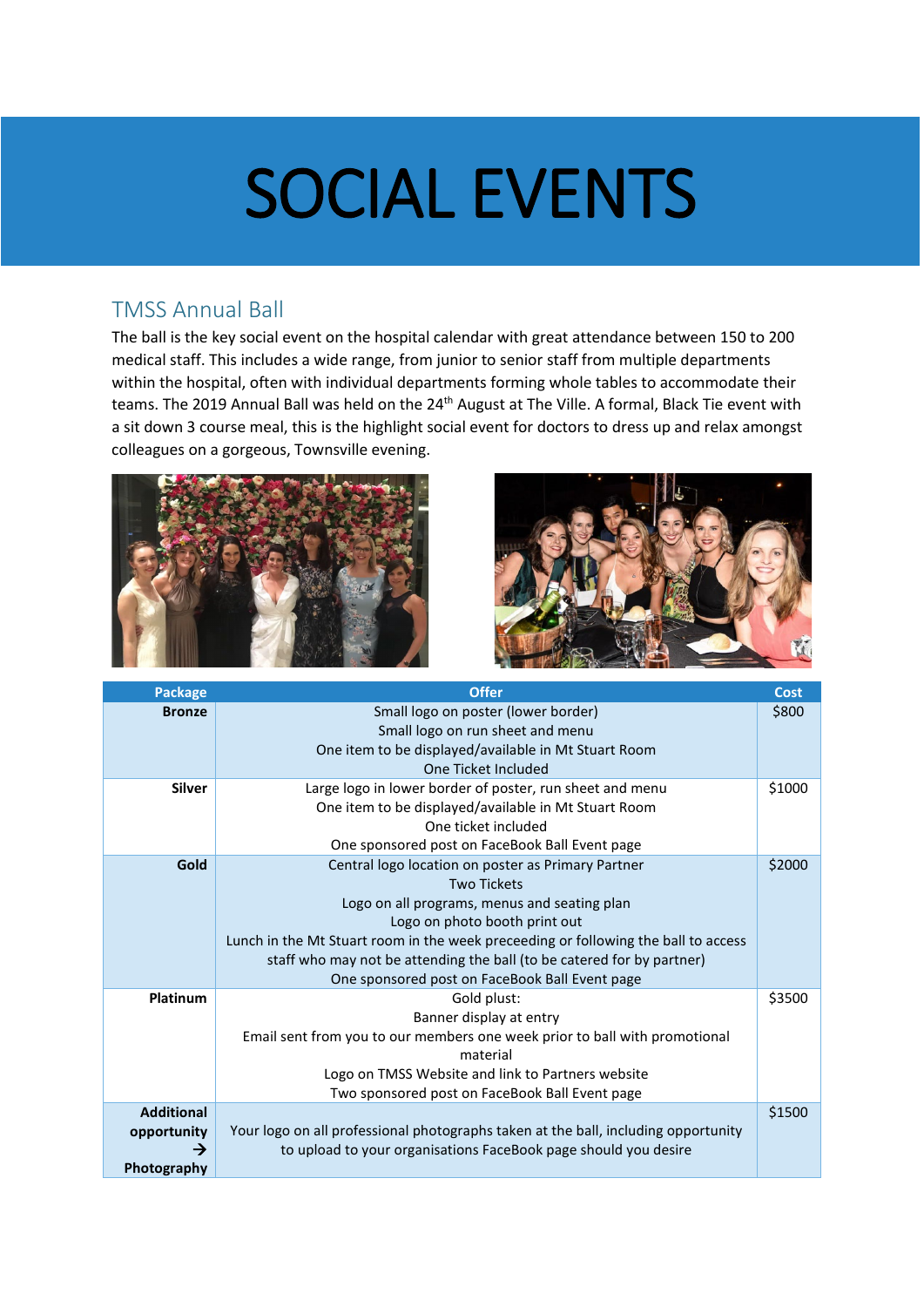#### TMSS Cocktail Party

The Cocktail party is our final event in the 2020 TMSS Calendar. It is held at the end of Term 5 on the 15th Jan 2021, which is the end of the hospital 'rotational' year. We aim to miss the Christmas Party Rush when many of our members are busy at work, and instead celebrate the year that was and welcome some new faces at the same time! This event brings everyone together for another big celebration of medical staff within Townsville Hospital. 2019 Cocktail Party was held at the Quarterdeck with over 150 staff in attendance. Each year the location changes, allowing people to experience different places within Townsville! Year on year our attendance grows and we expect over 200 attendees for the 2020 Cocktail party which is planned to be held on 15<sup>th</sup> January 2021.

| Package       | <b>Offer</b>                                   | Cost   |
|---------------|------------------------------------------------|--------|
| <b>Silver</b> | Small logo on poster                           | \$750  |
|               | One ticket                                     |        |
| Gold          | Large logo on poster                           | \$1000 |
|               | Two tickets                                    |        |
|               | Banner at venue                                |        |
| Platinum      | Gold Plus:                                     | \$2000 |
|               | Large logo on poster as Primary Partner status |        |
|               | Logo on the website and link to your website   |        |
|               | Logo on photos                                 |        |
|               | Promotional post on facebook event page        |        |

#### End of Term Drinks

At the close of each end of rotation for the Junior Doctors (interns and residents) we hold a celebratory event. The event brings together those amazing teams that have shared the term together and celebrate an outstanding 10 weeks together with a night out in the City. We aim to bring together Junior staff and their senior colleagues to celebrate the passing of another term. These events are well attended by Medical staff as well as some Allied Health staff and Nursing colleagues. We are cancelling our End of term drinks for terms 1 and 2 due to Coronavirus outbreak. We may consider resuming our End of Term drinks in the second half of year based on the pandemic activities. The Cocktail party usually marks term 5 End of term drinks.

| <b>End of Term Drinks</b> | <b>Date</b>        | <b>Number expected</b> |
|---------------------------|--------------------|------------------------|
| EOTD <sub>3</sub>         | $14th$ August 2020 | 150                    |
| EOTD 4                    | 23rd October 2020  | 150                    |

| Package       | <b>Offer</b>                     | <b>Cost</b> |
|---------------|----------------------------------|-------------|
| <b>Silver</b> | Small logo on poster             | \$500       |
|               | One ticket                       |             |
| Gold          | Large logo on poster             | \$1000      |
|               | Two tickets                      |             |
|               | Banner at venue                  |             |
|               | Social media acknowledgment post |             |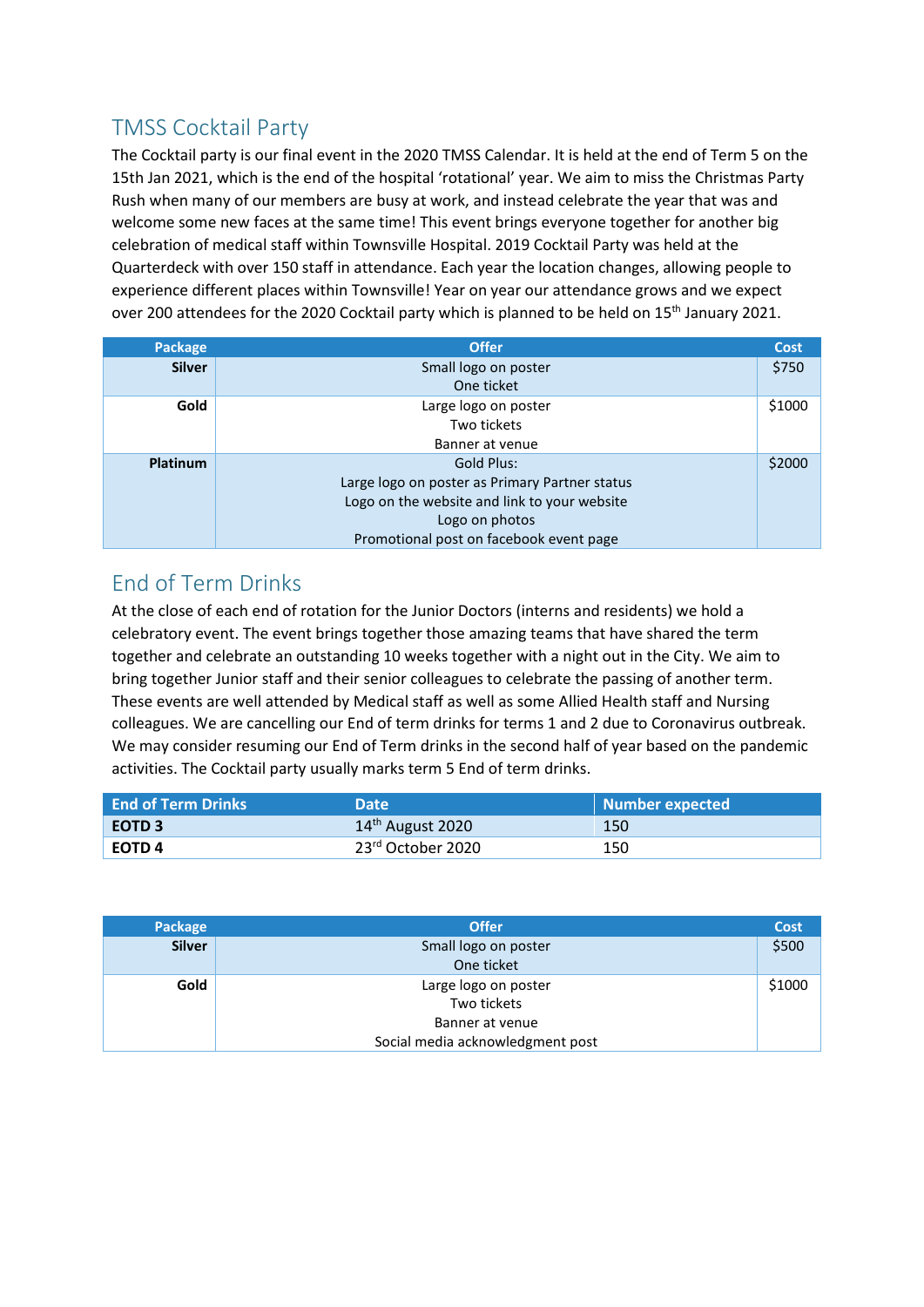#### Sports Day

In 2020, our committee would like to bring back a bit of good, old fashion team rivalry. We are currently planning on an inter-departmental sports day to take place later in 2020. This may include Volleyball, tug of war, lawn bowls and social touch amongst other activities. We are aiming to encourage our doctors to take their own advice and get out for a bit of fitness, whilst also socialising with various different departments. We will also be aiming to provide activities for kids, and therefore expect to have a wide range of attendees including junior doctors, registrars and consultants.

| Package       | <b>Offer</b>                                                   | Cost  |
|---------------|----------------------------------------------------------------|-------|
| <b>Silver</b> | Small logo on poster                                           | \$250 |
|               | Social media acknowledgement                                   |       |
| Gold          | Large logo on poster                                           | \$750 |
|               | Social media acknowledgement                                   |       |
|               | Banner at venue                                                |       |
|               | Attendance at event and opportunity to interact with attendees |       |

## ACADEMIC EVENTS

#### Research & Rose`

Now in its fourth year, the Research & Rose night is a staple in our academic calendar. We hold this spectacular meeting of minds in the Mt Stuart room (our common room overlooking the gorgeous Mt Stuart) after work on a weeknight for peak attendance. We see a variety of attendees from medical students, interns, resident, registrars and the passionate consultant looking to gather some more keen minds to their research efforts. We have begun to culture a passion for creating research outside of a Major Capital City with this event! We organise several excellent speakers, usually local researchers who have a keen understanding on how to go about getting involved and conduct outstanding research. Last year we had Professor Ajay Rane, one of our consultant committee members and chair of the Fistula Committee for the International Federation of Obstetricians and Gynaecologists. We will be running this event in second half of this year.

| Package       | <b>Offer</b>                                  | Cost   |
|---------------|-----------------------------------------------|--------|
| <b>Silver</b> | Small logo on poster                          | \$250  |
|               | Social media acknowledgement                  |        |
|               | Banner display at venue                       |        |
| Gold          | Large logo on poster                          | \$500  |
|               | Banner at venue                               |        |
|               | Social media acknowledgment post              |        |
|               | Large logo on poster                          | \$1000 |
| Platinum      | Banner, table display and attendance at event |        |
|               | 10 minute speaking opportunity                |        |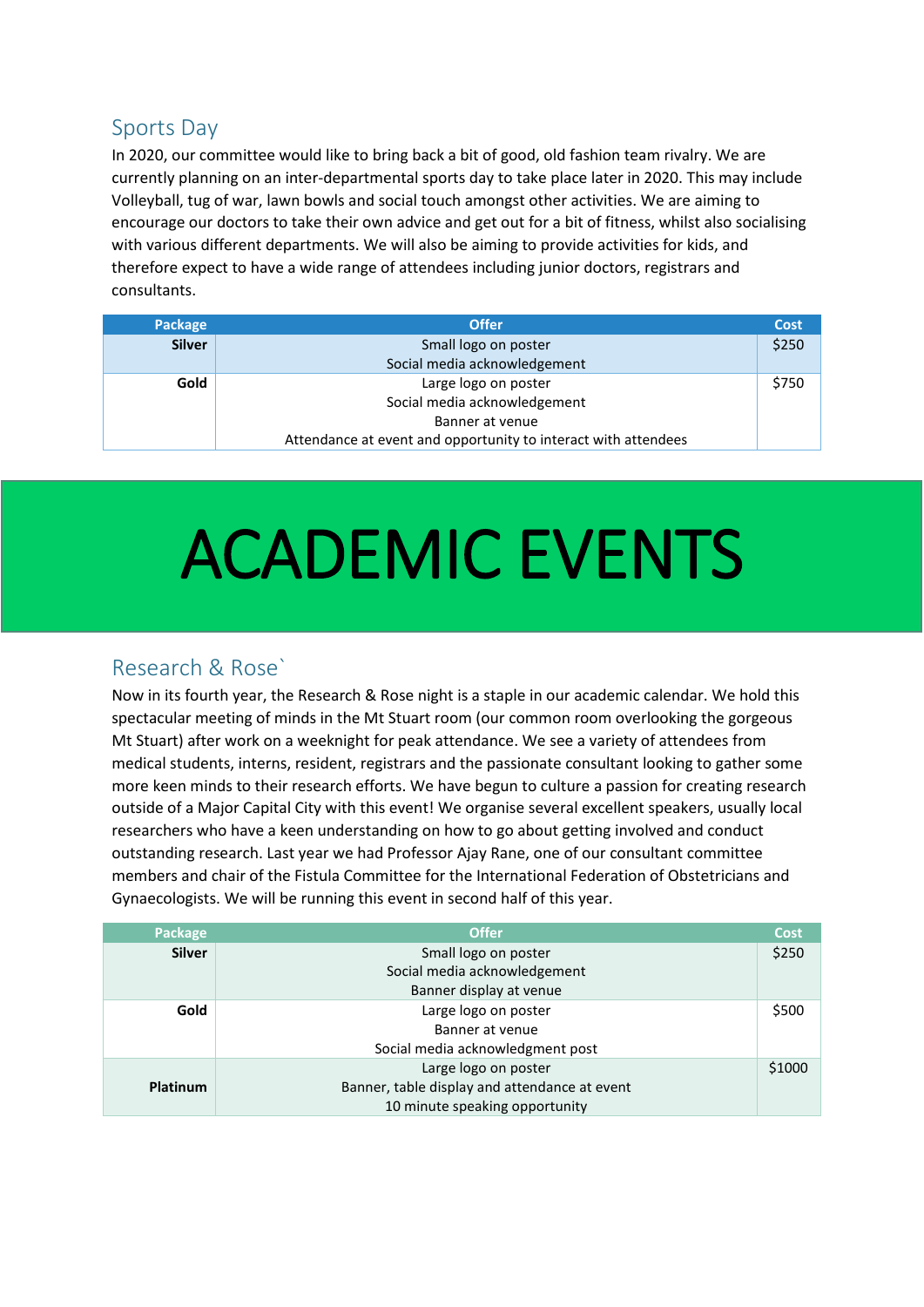#### Global Health Evening

We innaugrated Global Health Event in 2018 and it is continuing to be a roaring success since then. In the climate of 2020, many doctors are looking for ways they can help their global communities in a substantial way. This ranges from philanthropic work, research, advocacy work, and activisim on issues such as climate change and refugee health. Dr Kim Oman and Dr Tracey Symmons from our Consultant Committee members on TMSS, have an extensive background in Global Health and medicine, and are very passionate about educating Townsville doctors on the opportunities available to them with regards to global health. Last year we had "Our Neighbours in North" and several consultants who have done previous volunteering work in developing nations presented at this event.



We will be running another global health event in 2020. We expect to see 50-70 doctors including residents and registrars at this catered event, a similar turn out to last year.

| Package       | <b>Offer</b>                      | <b>Cost</b> |
|---------------|-----------------------------------|-------------|
| <b>Silver</b> | Small logo on poster              | \$250       |
|               | Social media acknowledgement      |             |
|               | Banner and table display at venue |             |
| Gold          | Large logo on poster              | \$1000      |
|               | Banner and table display at venue |             |
|               | Social media acknowledgment post  |             |
|               | 10 minute speaking opportunity    |             |

#### Clinical Skills Workshop

In the past, we have run a few workshops such as US guided cannulation workshop, and in 2020 our academic team are keen to bring back a few clinical skills workshops especially in the later half of the year. These workshops will be offered to interns and residents to help upskill them before they step up into senior roles next year. We are aiming to get our own TMSS members and Townsville Hospital staff to help us run these, however having a strong partner on board will be integral in making this event sustainable.

| Package       | <b>Offer</b>                      | Cost  |
|---------------|-----------------------------------|-------|
| <b>Silver</b> | Small logo on poster              | \$250 |
|               | Social media acknowledgement      |       |
| Gold          | Large logo on poster              | \$750 |
|               | Banner and table display at event |       |
|               | Social media acknowledgment post  |       |
|               | 5 minute speaking opportunity     |       |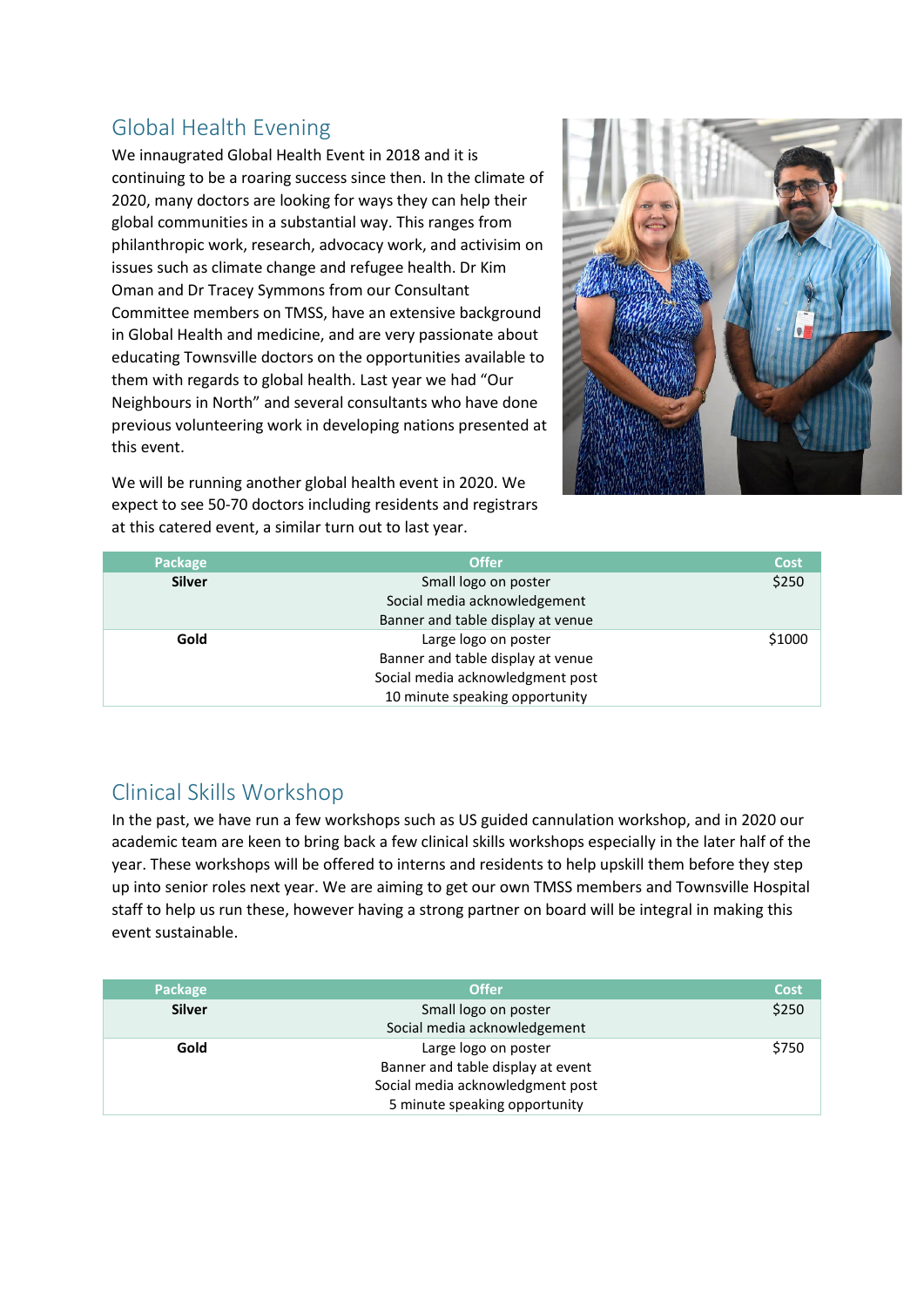#### Registrar & Consultant Finance Event

Year on year the Finance event is a crucial evening for those of our members looking to consolidate and improve their knowledge. We have a number of registrars and consultants interesting in hearing more about various options for investment opportunities, financial planning, loans, property and private practice. We are looking for several key partners for this event to speak and educate our members. In 2019, we had turnout of over 40 keen senior staff.

| Package       | <b>Offer</b>                                  | Cost   |
|---------------|-----------------------------------------------|--------|
| <b>Silver</b> | Small logo on poster                          | \$250  |
|               | Social media acknowledgement                  |        |
|               | Banner and table display at venue             |        |
| Gold          | Large logo on poster                          | \$750  |
|               | Banner and table display at venue             |        |
|               | Social media acknowledgment post              |        |
| Platinum      | Large logo on poster as Primary event Partner | \$1250 |
|               | Banner and table display at venue             |        |
|               | Social media acknowledgment post              |        |
|               | 10 minute speaking opportunity                |        |
|               | Email to TMSS members post event              |        |

#### Leadership Development Event

The leadership development event is now in its third year and has become a highly anticipated addition to our academic calendar. The aim of the event is to inspire and equip our doctors with the skills required to be great medical leaders. In 2017, the event featured world-renowned Human Rights Activist and former refugee Prof. Al Muderis. In a sit-down cabaret style cocktail and canapés event, attendees were riveted with Prof. Al Muderis' story of survival and his desire to make a difference. In 2018 we looked closer to home for some inspirational speakers with Dr Mellissa Naidoo and Dr Alex Markwell running a Women in Leadership event, which was eagerly attended by junior doctors, registrars and consultants alike. Last year we combined with creative careers in mind to host a workshop event at the Pavilion, which was well attended by several junior doctors, registrars and consultant.

This event could be combined with small workshops to create a greater understanding of the importance of leadership in medicine from clinicians, the features of great leaders, and becoming great leaders. This is the perfect way to pave the journey from Junior Doctors to Senior Staff Specialists. The scale of this event and calibre of speakers we are able to recruit depends on your support!

| Package       | <b>Offer</b>                                  | Cost   |
|---------------|-----------------------------------------------|--------|
| <b>Silver</b> | Small logo on poster                          | \$500  |
|               | Social media acknowledgement                  |        |
|               | Banner and table display at venue             |        |
| Gold          | Large logo on poster                          | \$1000 |
|               | Banner and table display at venue             |        |
|               | Social media acknowledgment post              |        |
|               | 5 minute speaking opportity                   |        |
| Platinum      | Large logo on poster as Primary event Partner | \$1500 |
|               | Banner and table display at venue             |        |
|               | Social media acknowledgment post              |        |
|               | 10 minute speaking opportunity                |        |
|               | Email to TMSS members post event              |        |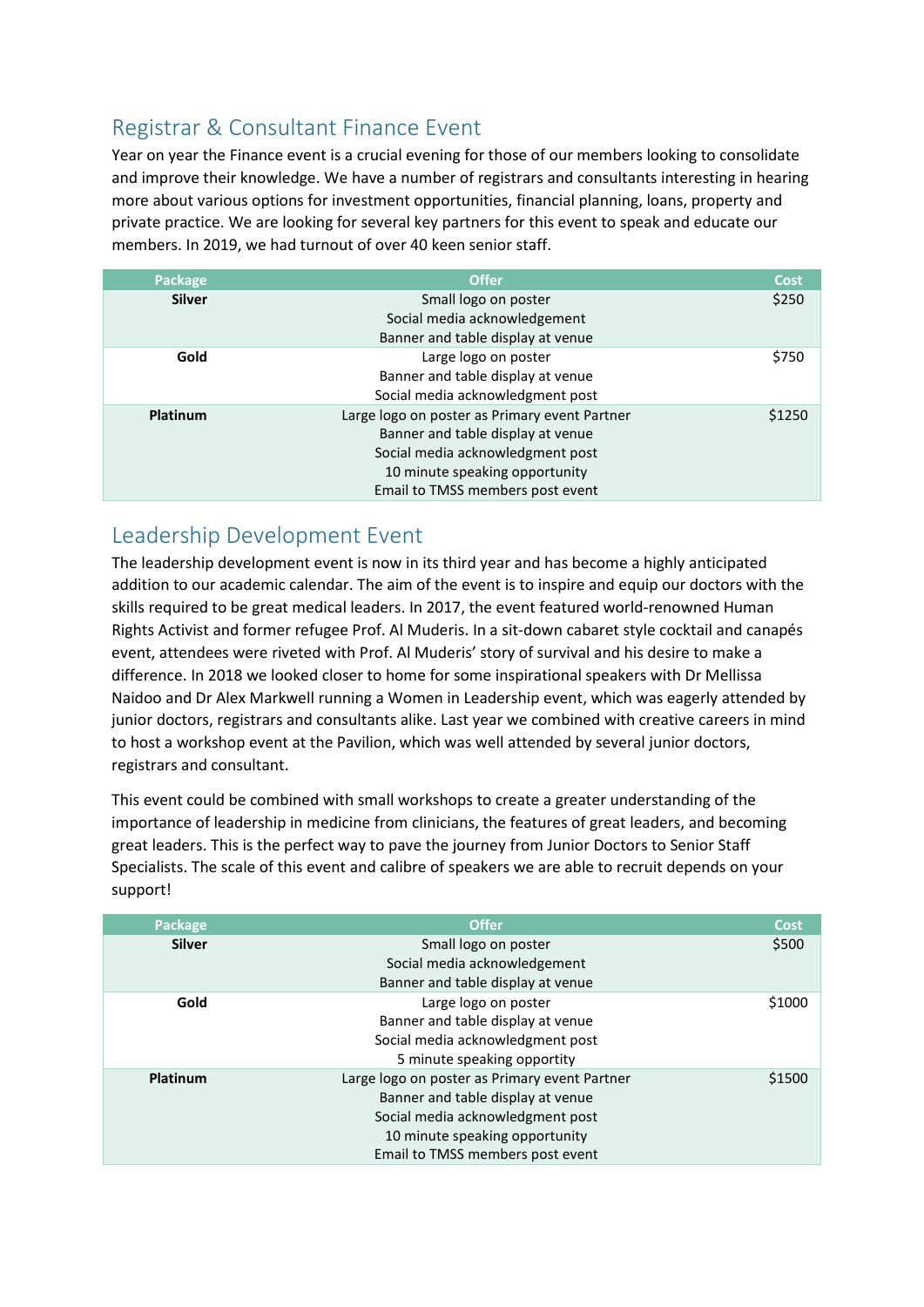# COMMUNITY EVENTS

#### Monthly Morning Tea

The Mount Stuart Room was built for use by Medical Staff at Townsville Hospital and is the primary area in the Hospital where doctors can go for an undisturbed break. It includes the change rooms, bathrooms, kitchen facilities, TMSS's coffee machine, couches, and computers. A large number of medical staff eat lunch there, and utilise the computers and amenities before and after work. In the past 3 years we have held many events there and it is a truly fantastic space. Since 2017 we have been holding the TMSS Morning Tea on the 3<sup>rd</sup> Thursday of every month without fail. This event has become a staple in the routine of many hospitalists and our numbers have grown from when we first began. We now, reliably get 50-70 doctors of all levels in attendance at every morning tea!

| <b>Date</b>                         | <b>Numbers</b> | <b>Offer</b>                                                                                                           | Cost                                                                  |
|-------------------------------------|----------------|------------------------------------------------------------------------------------------------------------------------|-----------------------------------------------------------------------|
| <b>April</b><br>23-04-2020          |                | Social Media acknowledgements of                                                                                       |                                                                       |
| May<br>21-05-2020                   |                | partnership in week of Morning tea -<br>includes posts on RMO page, intern page and                                    |                                                                       |
| June<br>18-06-2020                  |                | TMSS wide page                                                                                                         |                                                                       |
| July<br>23-07-2020                  | $~\sim$ 70     | Access to medical Staff throughout the<br>morning tea                                                                  | \$250 each $+$ cost of<br>food (approximately<br>\$600-\$650 average) |
| August<br>20-08-2020                |                | Ability to distribute information directly to                                                                          |                                                                       |
| September                           |                | doctors                                                                                                                |                                                                       |
| 17-09-2020<br>October<br>22-10-2020 |                | Acknowledgement in text message to<br>members notifying them of the morning tea<br>Catering organised by the TMSS team |                                                                       |
| <b>November</b><br>19-11-2020       |                |                                                                                                                        |                                                                       |

#### Christmas Lunch

In 2018 we held our very first Christmas event and we have been running it successfully for 2 years and gaining momentum each year. The response has been overwhelming. The lunch saw over 200 doctors pass through the Mt Stuart common room over the 2-hour lunch period for a merry Christmas meal and celebration with colleagues. We already have one partner interested in this event, but any other interest is welcome. The Christmas lunch will be held on the 16<sup>th</sup> December this year and we are looking to crack 300 attendance, over half of our membership.

| Package         | <b>Offer</b>                      | Cost   |
|-----------------|-----------------------------------|--------|
| <b>Silver</b>   | Small logo on poster              | \$500  |
|                 | Social media acknowledgement      |        |
| Gold            | Large logo on poster              | \$1000 |
|                 | Banner and table display at venue |        |
|                 | Social media acknowledgment post  |        |
| <b>Platinum</b> | Gold plus:                        | \$2000 |